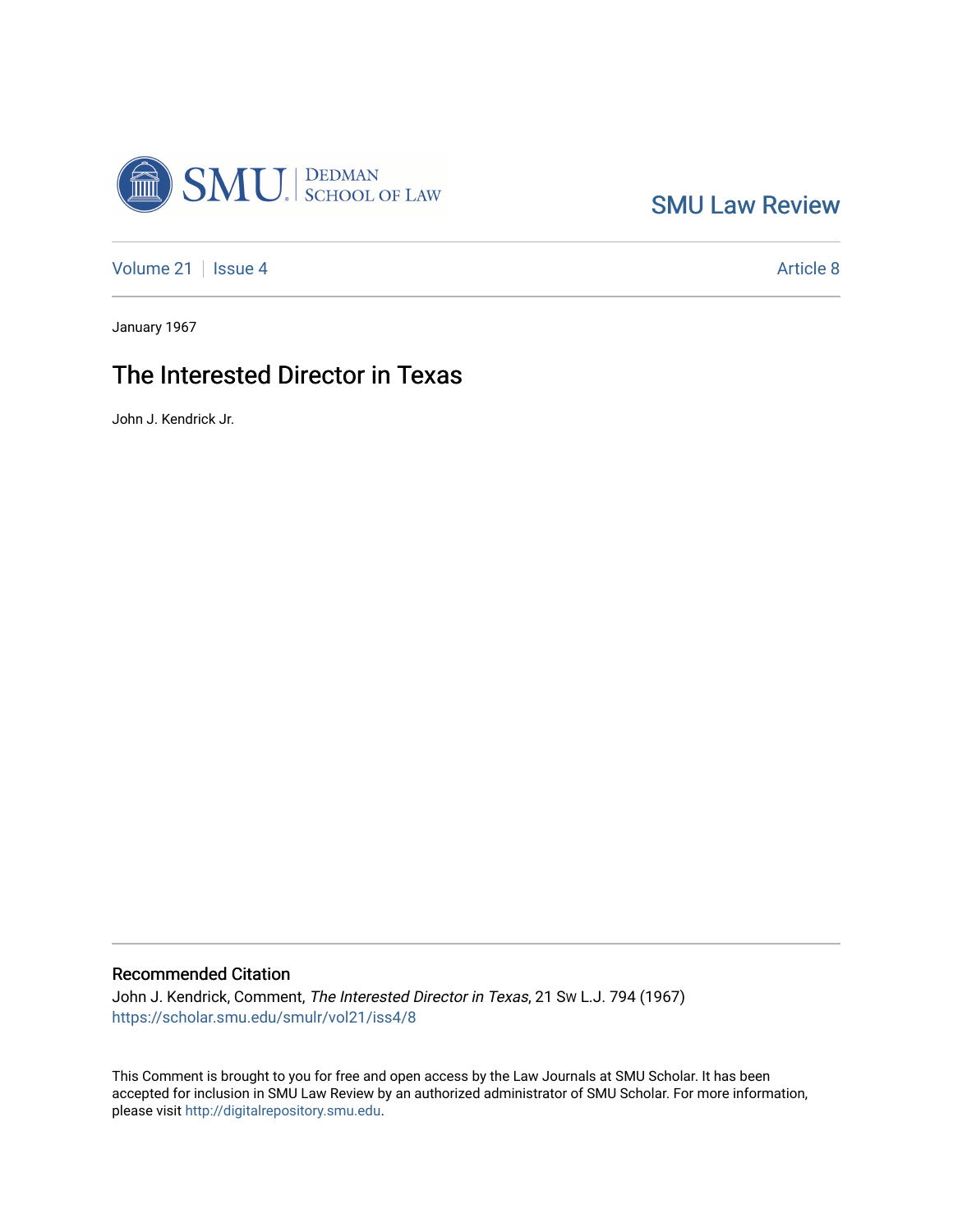# THE **INTERESTED** DIRECTOR **IN TEXAS**

## *by Jobn J. Kendrick, Jr.*

An officer' or director of a corporation occupies a unique position in relation to his company. Although he is an agent of the corporation,' he occupies a higher position, and thus has a higher standard of duty, than the ordinary agent owes his principal. Since the entire management of the corporation is left to the discretion of its board of directors, he is required to act in the utmost good faith and to exercise his "power solely in the interest of the corporation **...** and not for **...** [his] own personal interests."' This position has been classified as a fiduciary relationship" but it would seem to be more of a quasi-fiduciary relationship' since the director of the corporation is not strictly a trustee and his duties and liabilities are not necessarily identical **with** those of other fiduciaries.! Directors, unlike trustees, have been allowed to participate to a limited degree in transactions in which their interest is not identical to that of the corporation.

It is this nebulous area where the director is allowed to participate, the so-called "interested director transaction," that this Comment seeks to examine. **A** director's interest does not turn on any technical form or legal status; it is a substantial fact question to be decided **by** the trier of fact.' No cases were found which discussed the issue at length or formulate any guidelines as to what is considered interested. Rather, the courts seem to assume the interest and then discuss the appropriate consequences which ought to follow. Therefore, in order to draw any conclusions as to what constitutes "interest" it is necessary to examine the director's relationship to the transaction and from these facts try to ascertain why the court assumed his interest in a particular case. The various examples of director liability and duty are merely used as a vehicle to discover the type of circumstances that may or may not be considered interested and no attempt

'International Bankers Life Ins. Co. v. Holloway, **368** S.W.2d **567** (Tex. 1963); Allen v. Wilkerson, **396** S.W.2d 493 (Tex. Civ. App. **1965)** *error ref. n.r.e.*

**<sup>&#</sup>x27;** Since corporate officers are usually also directors of a corporation, the term director will be used. Admittedly, an officer who is not a director still has a duty to his corporation, but this Comment will not deal with the extent of that duty.

**<sup>2</sup>** Tenison v. Patton, **95** Tex. 284, **293,** *67* S.W. **92, 95 (1902);** 3 W. **FLETCHER, PRIVATE** CORPORATIONS **§ 838,** at **176** *(1965).* <sup>3</sup> Perlman v. Feldman, **219 F.2d 173 (2d** Cir. **1955);** Markovitz v. Markovitz, **336** Pa. 145,

**<sup>8</sup> A.2d** 46 **(1939);** International Bankers Life Ins. Co. v. Holloway, **368 S.W.2d 567** (Tex. **1963).** *See also 19* AM. **JUR. 2d** *Corporations §* **1272,** at **679 (1965).**

**<sup>4</sup>E.g.,** Paddock v. Siemoneit, 147 Tex. **571,** 218 **S.W.2d** 428 (1949) (undoubtedly as director and the managing officer of the corporation, Siemoneit occupied the position of a fiduciary toward the company). *See also* Tenison v. Patton, **95** Tex. 284, **67** S.W. **92 (1902).**

<sup>5</sup>LeMire **v.** Galloway, **130** Fla. **101, 177** So. **283 (1937)** (director occupies a quasi-fiduciary relationship).

<sup>&</sup>lt;sup>6</sup> Clayton v. James B. Clow & Sons, 212 F. Supp. 482 (N.D. Ill. 1962); Paddock v. Siemoneit, 147 Tex. **571,** *577,* 218 **S.W.2d** 428, 431 (1949). Acts which would be considered a breach of trust **by** other trustees sometimes have been allowed when done **by** corporate officers or directors. For example, in an ordinary trustee-beneficiary relationship, the trustee is not allowed to have even **the** slightest interest in a transaction for the benefit of the trust, unless the trust provides otherwise. While such an admirable theory would perhaps be of benefit **to** a corporation, it would be unworkable in the complex business world of today where directors often have related business **interests.**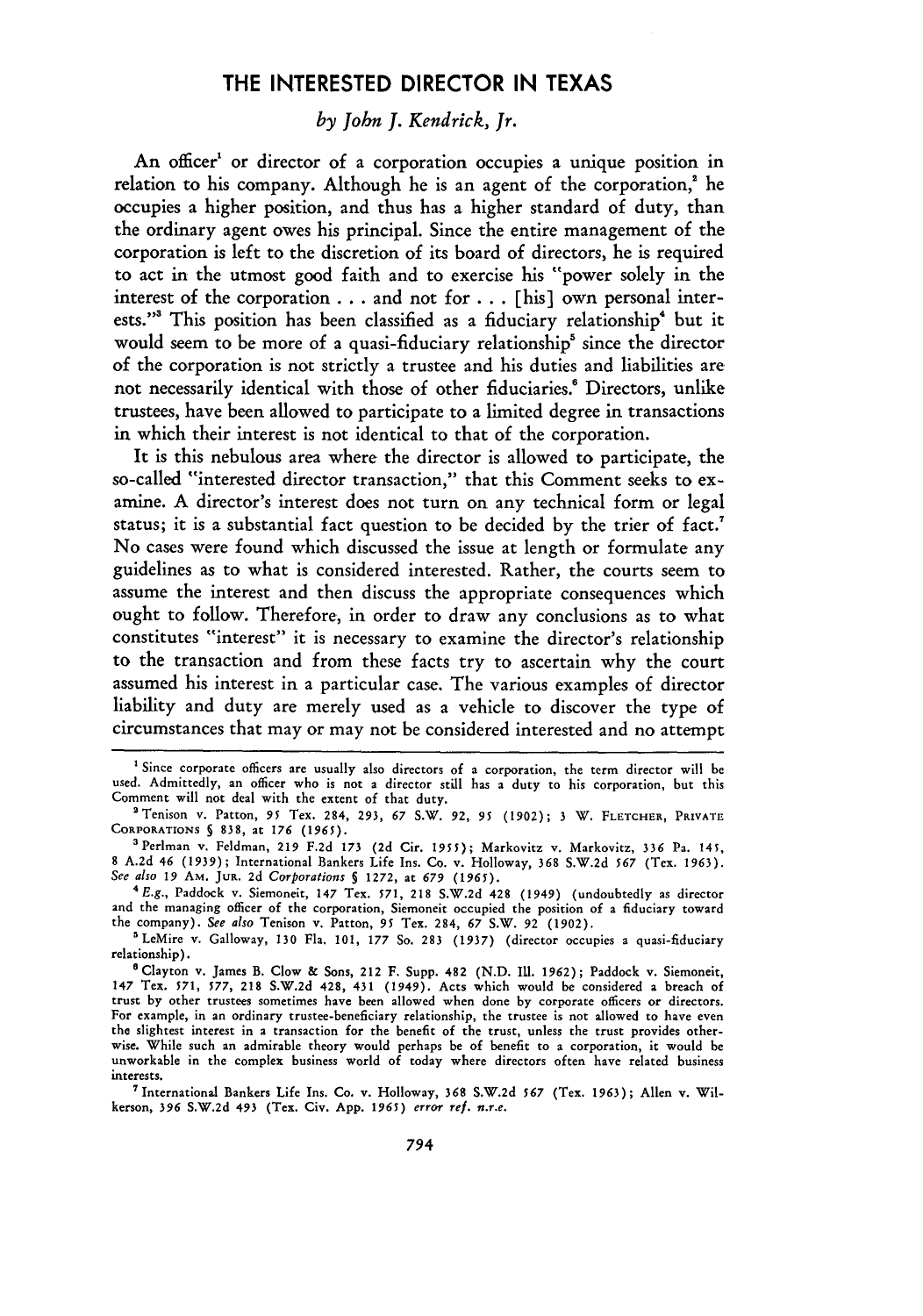will be made to delve into all the intricacies and outer limits of liability that may be imposed after a finding of interest.

## I. **WHAT** IS **INTEREST?**

Various interests could motivate a director in his dealings with his corporation. For example, a director might refuse to vote for a contract with an individual because of his political or religious convictions; or a director might utilize corporate transactions to gain publicity in order to run for a political office. In either of these instances it could be said that the director was interested in the transactions. Since this type of interest has never been legally recognized, this Comment will not deal with these areas, but rather will deal with the one type of interest for which legal redress has been provided, *viz.,* economic or financial interest. Where the director will actually receive a financial benefit from a transaction involving his corporation, his interest is obvious and the law recognizes it.

The corporation has a right to have the unbiased judgment of its directors in every decision affecting the corporation. When the director is financially interested in the outcome of the decision, there is always the possibility that his judgment may be swayed to reflect this interest. It is this possibility of self-dealing that is the essence of the interested director doctrine.

The most obvious example of an interested transaction is the sale of corporate property to a director of the corporation.8 In *Brooks v. Zorn,'* a Texas case, the president of a corporation purchased a block of land from the corporation for \$12,000 and in turn sold one half of the tract to Gordon, another director. The land had been purchased by the corporation as a building site for their offices, but the corporation was unable to obtain sufficient cash to start the building. Brooks paid no cash for the land but rather credited his account for the \$12,000 purchase. When a shareholder instituted a suit on behalf of the bankrupt corporation, the court recognized that Gordon and Brooks were unquestionably interested.<sup>10</sup>

Likewise, a director is interested when he sells personally-owned property to his corporation.1 In *Niagara Fire Insurance Co. v. Numismatic Co."* the president sold personally-owned coins to his corporation. The court recognized as "hornbook law" that contracts where an officer (or director) represents both himself and the corporation are subject to scrutiny. The question of interest arose when the insurance carrier of the corporation questioned whether the coins, which were stolen, had been properly sold to the corporation. While the court never stated that this was an interested

**<sup>&#</sup>x27;** International Bankers **Life** Ins. **Co.** v. Holloway, **368 S.W.2d 567** (Tex. **1963).** *See* Wing v. Dillingham, **239** F. 54 (5th Cir. **1917);** Shield v. Shield, **286 S.W.2d 252** (Tex. Civ. **App. 1955)** *error ret. n.r.e.;* Texas Auto **Co.** v. Arbetter, **I S.W.2d** 334 (Tex. Civ. **App. 1927)** *error dismissed;* Canadian Country Club v. Johnson, **176** S.W. *835* (Tex. Civ. **App.** *1915) error ref.* **<sup>0</sup>**24 **S.W.2d** 742 (Tex. Civ. **App.** *1929) error dismissed.*

*<sup>10</sup> Id.* **at 747.**

**<sup>&</sup>quot;'Niagara Fire** Ins. **Co.** v. Numismatic **Co., 380 S.W.2d 830** (Tex. **Civ. App. 1964)** *error ref. n.r.e.;* Allen v. Hutcheson, 121 S.W. 1141 (Tex. Civ. **App. 1909)** *error ref.* <sup>12</sup>**380 S.W.2d 830** (Tex. **Civ. App. 1964)** *error ref. n.r.e.*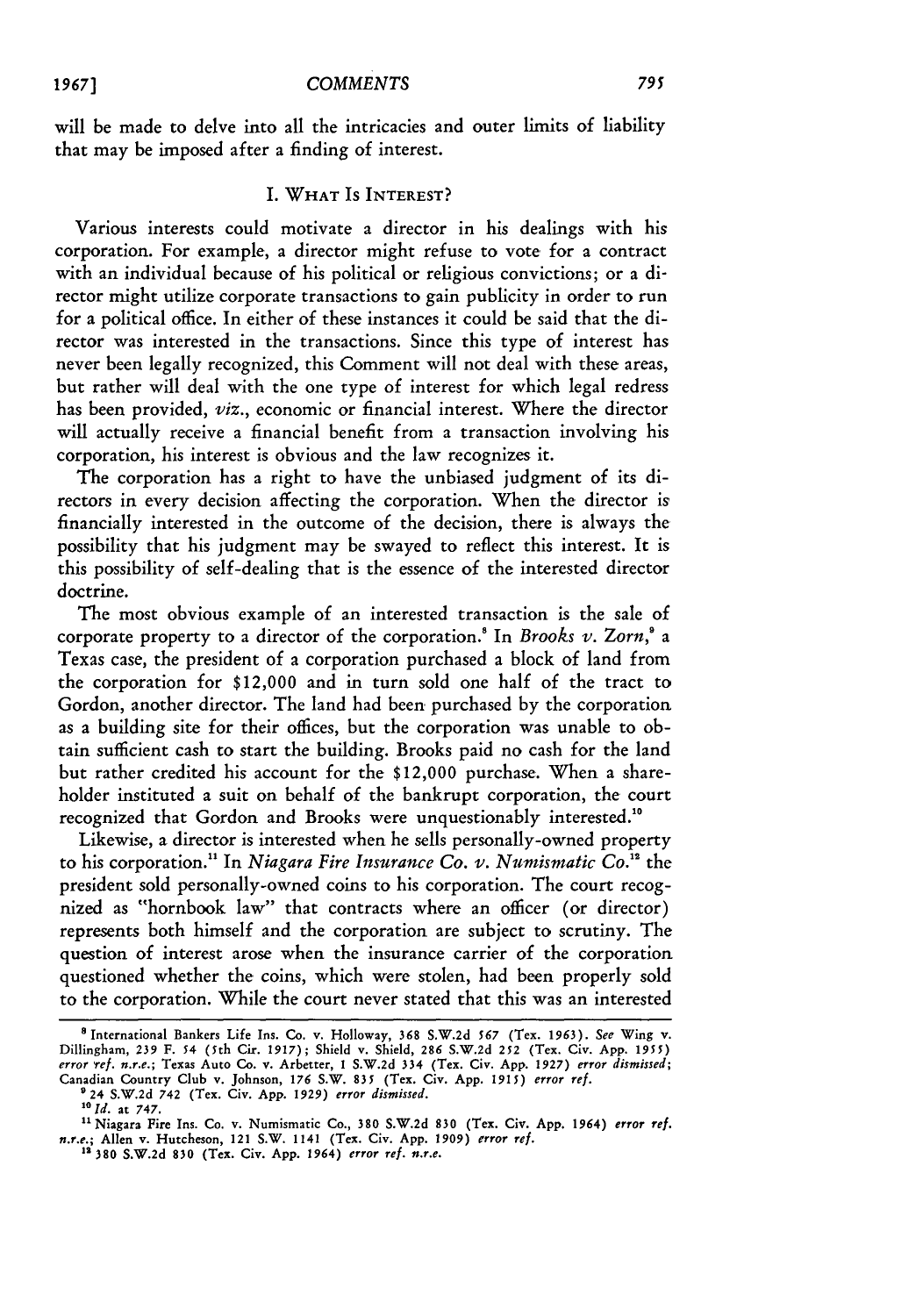transaction it clearly regarded it as such.<sup>13</sup> Since such a sale is usually profitable to the director,<sup>14</sup> the possibility that he will favor his own interests rather than the corporation is obvious.

Any contract between a director as an individual and his corporation also raises the possibility of divided loyalty. In such cases the director will be considered interested. For example, a lease by a director with his corporation, either as lessor or lessee, should be closely examined.<sup>15</sup> Similarly, in *Mercury Life & Health Co. v. Hughes"* the directors approved a tenyear management contract for Hughes, a director. Under the contract Hughes and his wife were to receive fifty-one per cent of the net profits of the corporation. Another director was to receive a portion **of** the profits, and a third was to receive an advertising fee. When Hughes sued to enforce the contract, the court refused to do so since all of the directors had a personal, financial interest in the contract. Thus, the setting of salary,' awarding of a bonus,<sup>18</sup> granting of an employment contract,<sup>19</sup> or any other contract from which a director will benefit, is considered an interested transaction.

Another area which involves the possibility of self-dealing is the use of corporate assets for the benefit of a director. **If** a director uses corporate funds to secure himself against personal obligations, $20$  or to pay off a personal note," or to engage in a proxy fight for control," he is interested in the transaction. **A** loan of corporate funds to a director is an interested transaction and may even be prohibited under state corporate law.<sup>28</sup> Since most states have adopted the Model Business Corporation Act.<sup>24</sup> which expressly prohibits loans to corporate officers and directors,<sup>25</sup> this problem will usually be controlled **by** state corporate law. In Texas, however, the Business Corporation Act omitted section 42 of the Model Act,<sup>26</sup> which makes such loans illegal, thus creating the problem found in *Whitten*  $\nu$ . *Rehublic National Bank."* In *Whitten* the corporation paid a personal debt of its president in return for which the corporation received his per-

<sup>&</sup>lt;sup>13</sup> Id. *See* discussion of interested director cases, *id.* at 835.<br><sup>14</sup> A transaction may still be considered interested if unprofitable to the director, but the corporation will seldom desire to avoid it.

<sup>&</sup>lt;sup>15</sup> Phil H. Pierce Co. v. Rude, 291 S.W. 974 (Tex. Civ. App. 1927) *error dismissed*.

**<sup>10271</sup>** S.W.2d 842 (Tex. Civ. App. 1954) *error ref.*

<sup>&</sup>quot;7Popperman v. Rest Haven Cemetery, Inc., **162** Tex. 255, 345 S.W.2d **715 (1961);** Bounds v. Stephenson, 187 S.W. 1031 (Tex. Civ. App. 1916) *error ref.* (since no director voted on his own salary and there was no evidence of collusion to set each other's salary, the salaries were valid). **<sup>18</sup>**A. **J.** Anderson Co. v. Kinsolving, **262** S.W. 150 (Tex. Civ. App. 1924) *error dismissed.*

<sup>&</sup>lt;sup>18</sup> A. J. Anderson Co. v. Kinsolving, 262 S.W. 150 (Tex. Civ. App. 1924) *error dismissed*.<br><sup>19</sup> Wiberg v. Gulf Coast Land & Dev. Co., 360 S.W.2d 563 (Tex. Civ. App. 1962) *error ref. n.r.e.*

<sup>&</sup>lt;sup>20</sup> Scott v. Farmers' & Merchants' Nat'l Bank, 97 Tex. 31, 75 S.W. 7 (1903)

<sup>&</sup>lt;sup>21</sup> Duncan v. Ponton, 102 S.W.2d 517 (Tex. Civ. App. 1937); Wharton v. Washington County State Bank, 153 S.W. 699 (Tex. Civ. App. 1913).

<sup>&</sup>lt;sup>22</sup> Lawyer's Advertising Co. v, Consolidated R.L. & R. Co., 187 N.Y. 395, 80 N.E. 199 (1907). **"a** Cole v. Brandle, 127 N.J. Eq. 31, 11 A.2d 255 (Ct. Err. & App. 1940). Likewise a loan by a director to the corporation should be considered interested. Henger v. Sale, **365** S.W.2d 335 (Tex.

<sup>1963);</sup> Bayou Drilling Co. v. Baillio, 312 S.W.2d *705* (Tex. Civ. App. 1958) *error ref. n.r.e.* **1 <sup>4</sup> ABA-ALI MODEL** Bus. CORP. **ACT (1953).**

*<sup>&</sup>quot;Id. S* 42 provides: "No loans shall be made by a corporation to its officers or directors." *<sup>26</sup>Id.*

**<sup>2&#</sup>x27;397** S.W.2d 415 (Tex. 1966), *noted in* 20 Sw. L.J. *861* (1966).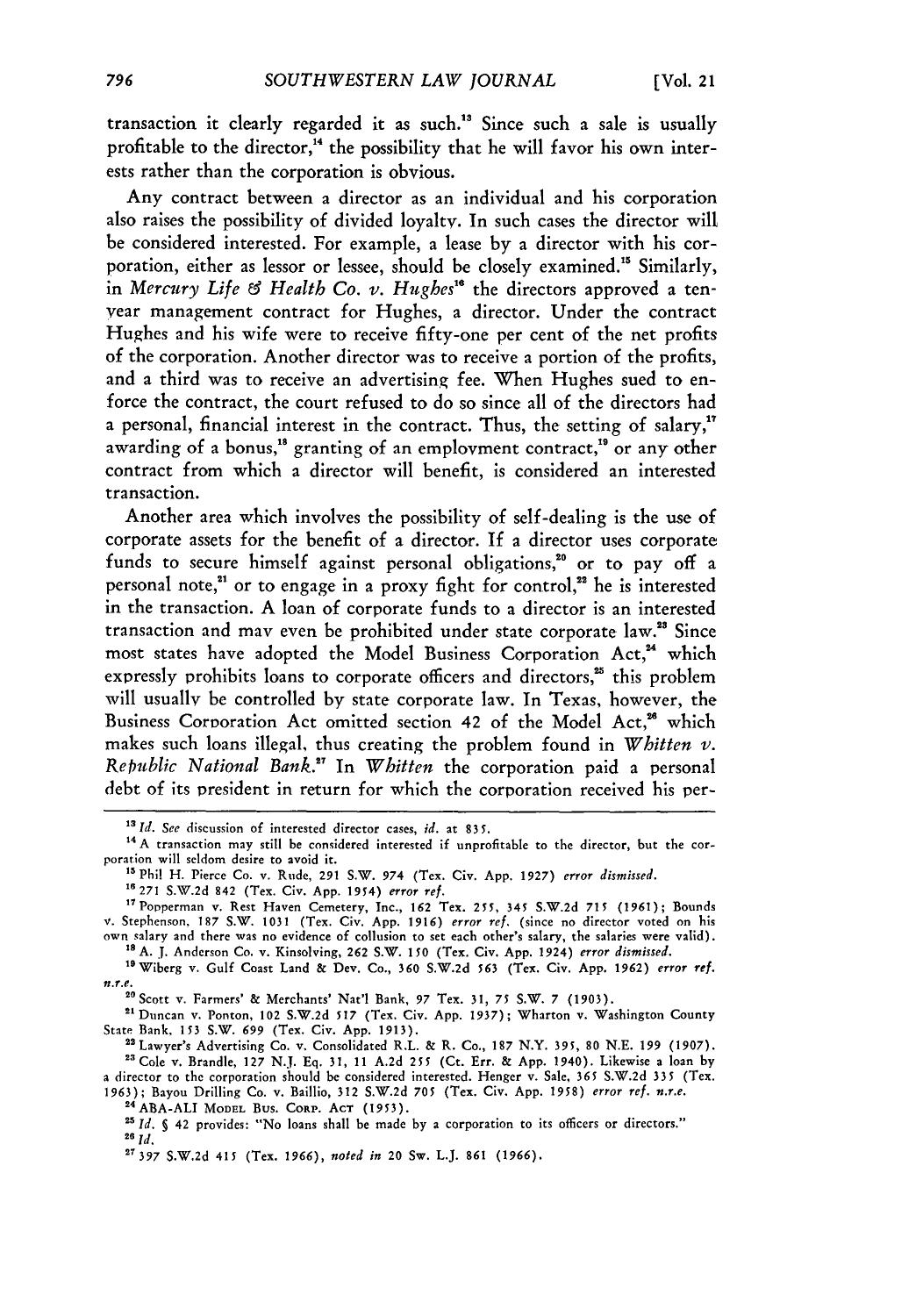sonal note. The Texas Supreme Court stated that article  $2.02A(6)^{28}$  of the Texas Business Corporation Act was a limitation on a specific power granted and not a positive prohibition," and thus a loan by the corporation to an officer or director was not prohibited but merely ultra vires.<sup>30</sup> Possibly the court based this on the omission of section 42 of the Model Act, which they felt indicated an intention not to render loans to officers and directors illegal." However, the Texas Business Corporation Act does include article  $2.41A(4)^{32}$  which provides that "the directors who vote for or assent to the making of a loan to an officer or director of the corporation . . . shall be jointly and severally liable to the corporation for the amount of such loans until the repayment thereof."<sup>33</sup> The question that immediately comes to mind is to what extent can the other directors be liable. Can they be forced to personally pay off the loan when made or do they merely become liable if the loan is not eventually repaid? While these questions remain unanswered, a possible solution might be to recognize that a loan is an interested director transaction and therefore may be contested by a shareholder just as in any other interested transaction.

## II. INDIRECT INTEREST

Any time a director attempts to deal directly with his corporation the transaction will be considered interested. In addition, when the director is not directly dealing with his corporation, but some other entity with which he is connected deals with his corporation, the same reasoning applies. Therefore, transactions between corporations having directors in common are regarded with suspicion for the same reason that any interested director transaction is so regarded-the possibility of a conflict between personal interest and duty to the corporation. In *Felty v. National Oil*  $\dot{Co.}^{34}$ a leading Texas case in this area, an oil lease was transferred by one corporation to another which had identical members on its board of directors. The court remanded the suit which attempted to cancel the transfer, relying on the United States Supreme Court case of *Geddes v. Anaconda Copper Mining Co."* In *Geddes* the minority shareholders of Alice Company sought to avoid the sale of its assets to Anaconda Company since the sale was negotiated by two boards of directors, with a common membership, and was for inadequate consideration. The Supreme Court, in holding the price inadequate, stated that:

[T]he relationship of directors to corporations is of such a fiduciary nature that transactions between boards having common members are regarded as

<sup>2</sup> 8 TEx. Bus. **CORP. ACT ANN.** art. **2.02A(6)** (1956) provides: "Subject to the provisions **of** Sections B and C of this Article, each corporation shall have power . . . *(6)* To lend money to, and otherwise assist its employees, but not its officers and directors."

**<sup>29 397</sup>** S.W.2d 415, 419 (Tex. 1966). *'0 See* Note, *Bank Not Liable for Requiring a Corporate Client To Commit an Ultra Vires Act-TBCA 2.04A By-Passed,* 20 **Sw.** L.J. **861** (1966).

*<sup>&#</sup>x27;lid.* at **865. <sup>2</sup> <sup>2</sup>**

**TEx.** Bus. **CoRp. ACT ANN.** art. 2.41A(4) **(1956).** *<sup>3</sup>*

*<sup>3</sup>*Id. <sup>14</sup>**15 S.W.2d** *656* (Tex. Civ. **App.** 1941).

**<sup>35254</sup> U.S.** *590* **(1921).**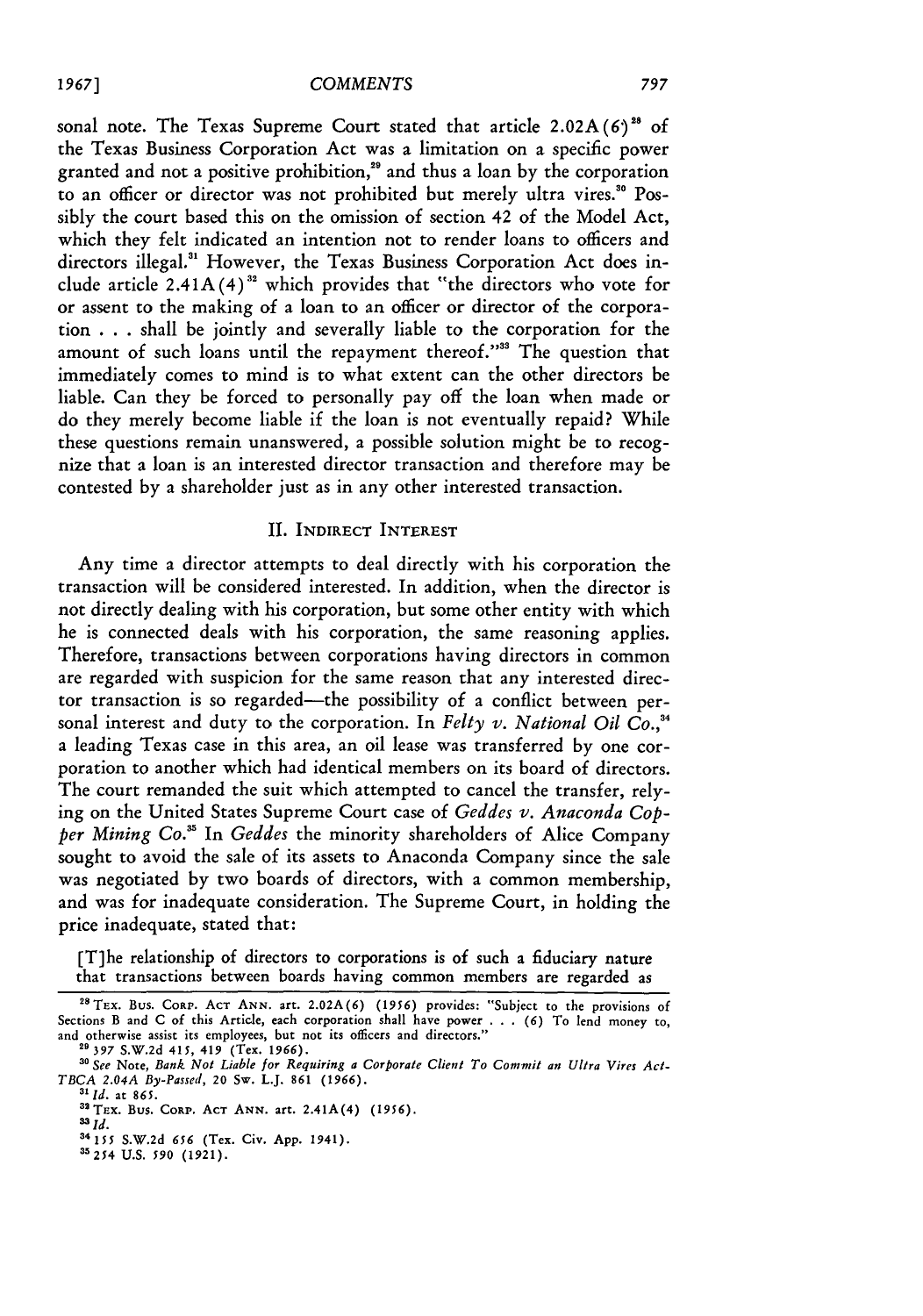jealously by the law as are personal dealings between a director and his corporation, and where the fairness of such transactions is challenged the burden is upon those who would maintain them to show their entire fairness and where a sale is involved the full adequacy of the consideration.<sup>8</sup>

The Court noted that the rule is "founded in soundest morality, and in the soundest business policy."<sup>37</sup> The same rationale that applies the interested director doctrine to transactions between corporations having directors in common could be used to find interest in transactions between a director's corporation and another corporation in which he is a shareholder. This seems logical only if the director is the controlling shareholder of the second corporation. **If** he owns a small percentage of the shares, the treatment seems undeserved since his ability to personally profit from the transaction will be negligible.

The interested director concept has also been applied to transactions by, or on behalf of, the spouse or other close relative of a director. In *Knox Glass Bottle Co. v. Underwood"s* the Mississippi Supreme Court held the wife, sons and trustees for the grandchildren of a director liable for profits resulting from the lease of trucks by them to the corporation. The court stated that "where a fiduciary is barred from making a profit at the expense of a trust or his cestui, the prohibition likewise extends to the wife and other close relatives of the fiduciary."<sup>39</sup> While there are few cases dealing with other close relatives of the director,<sup>40</sup> transactions with the spouse are certainly sufficient to cause interest,<sup>41</sup> especially in community property states. In *Davis v. Nueces Valley Irrigation Co.*<sup>42</sup> the wife of a director purchased land from the corporation with community funds. The court, finding that the land would become the community estate of both the director and his wife, recognized that the transaction was interested. An earlier case even extended this doctrine to the sale of corporate property to the wife of a director which would not be part of the community estate (purchased with separate funds), since the income from the property would be community property under Texas law."3

Any transaction between a corporation and an entity associated with a director may be questionable, and it is often difficult to discern what relationship to a director is sufficient to "taint" the transaction. It seems clear that a transaction involving a partnership or association of which a director is a member is subject to the same conditions and restrictions as

*<sup>36</sup> 1* id. *at 599.*

*<sup>&</sup>quot; Id. See also* Sterling v. Mayflower Hotel Corp., 33 Del. Ch. 293, **93** A.2d **107** (Sup. Ct. 1952); Williams v. Salisbury Ice Co., **176 Md. 13,** 3 A.2d **507** (1939); Felty v. National Oil Co., *155* S.W.2d *656* (Tex. Civ. App. 1941).

**<sup>38</sup>** 228 Miss. *699,* 89 So. 2d *799 (1956).*

**<sup>39</sup>**89 So. 2d at 819.

*<sup>&#</sup>x27;* **Cf.** International Bankers Life Ins. Co. v. Holloway, **368** S.W.2d *567* (Tex. **1963). A** director in the corporation was held not interested in a contract between the corporation and the director's brother-in-law.

*<sup>&</sup>quot;J.* W. Butler Paper Co. v. Robbins, 151 **IlI.** 588, **38** N.E. 153 (1894); National Mfrs. Co. v. Bird, *97* N.J. Eq. 242, **127** A. **819** (Ch. 1925); Voorhees v. Nixon, **72** N.J. Eq. *791,* **66** A. **192 (Ch. 1907).** 4103 Tex. 243, **126** S.W. 4 (1910). **<sup>4</sup> Green** v. Hugo, 81 Tex. 452, **17** S.W. *79* (1891).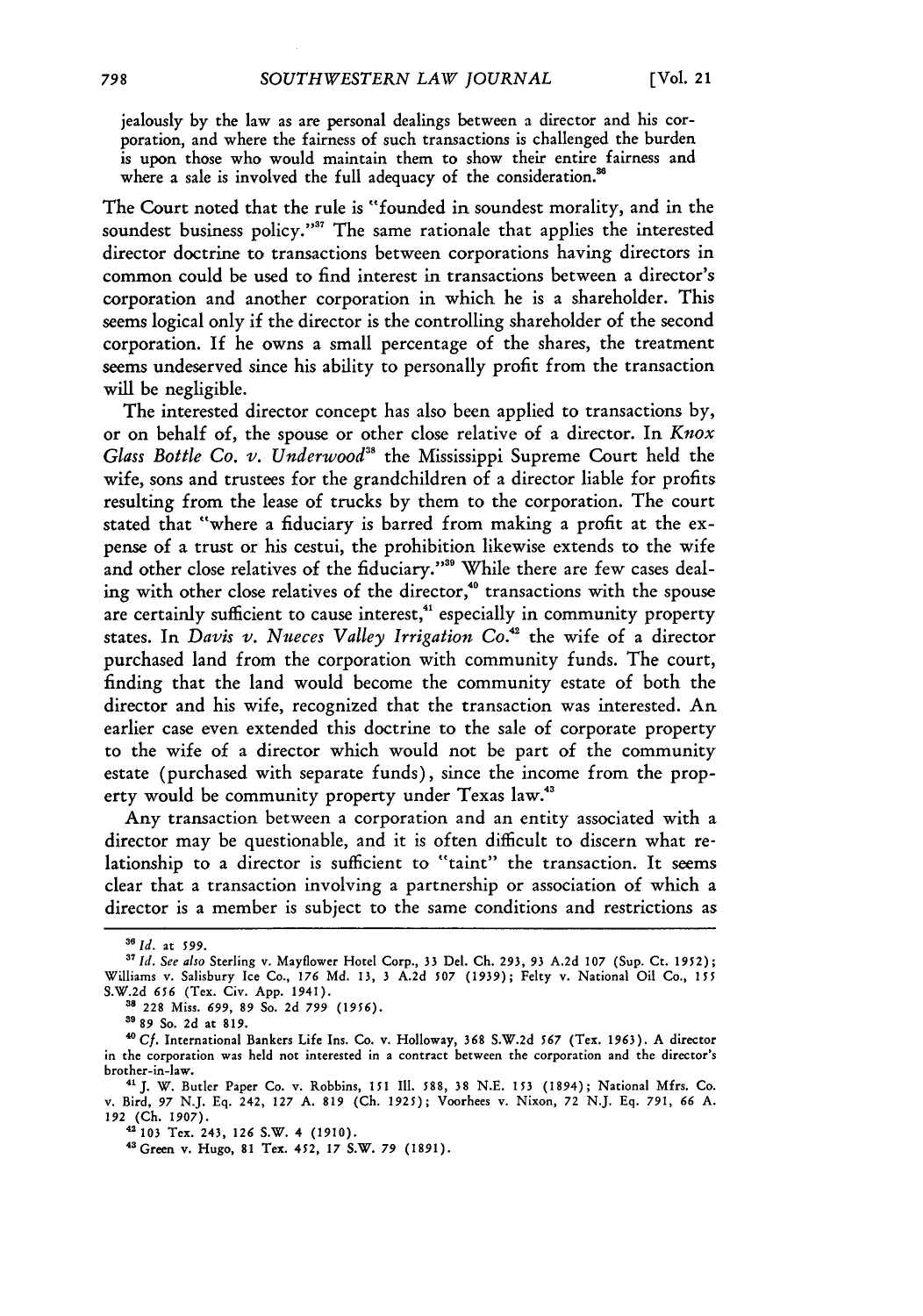if made with the director himself." Likewise an agency controlled **by** the director could not deal disinterestedly with the corporation." **A** sale of property to a trust of which a director is a beneficiary would also seem questionable. Clearly **it** would be considered interested if the director was making the purchase as trustee." Other types of indirect interest could also be challenged under proper circumstances. For example, a decision to place the corporation's compensating balance in a bank where the director borrows could be considered "interested" if done to increase the director's borrowing power.

#### III. **USURPATION OF** CORPORATE OPPORTUNITY

**A** corporate director is under a fiduciary obligation not to divert a corporate business opportunity for his own personal gain." Although this doctrine has not been considered under the interested director doctrine, the two are obviously closely related: both involve profits to a director<sup>48</sup> and the burden remains on the director to prove the fairness of his actions.<sup>49</sup> In fact, any transaction involving the use of a corporate opportunity could be classified as interested.

There is authority in most jurisdictions allowing a director to divert a corporate opportunity if the corporation is unable to take advantage of it.<sup>50</sup> However, if it is determined that a corporate opportunity exists and that the corporation is able to take advantage of it, the possibility of conflict of interest develops. As *International Bankers Life Insurance Co. v. Hollo* $way<sup>51</sup>$  pointed out, "[T] ransactions in which a corporate fiduciary derives personal profit, either in dealing with the corporation or its property, or in matters of corporate interest, are subject to the closest examination and the form of the transaction will give away to the substance of what actually has been brought about.""2 Thus in *Holloway* when two directors received

*" In re* Philadelphia & W. Ry., 64 F. Supp. 738, **741** (E.D. Pa. 1946). **<sup>1</sup>**International Bankers Life Ins. Co. v. Holloway, 368 S.W.2d *567* (Tex. 1963). *See also <sup>19</sup>* AM. JUR. 2d *Corporations §* 1311, at **717** *(1965);* Slaughter, *The Corporate Opportunity Doctrine,* **18** Sw. L.J. *96* (1964).

**<sup>48</sup>**Although the corporate opportunity doctrine applies to any "insider," **it** will be discussed here in relation to opportunities taken by a corporate director.

*4' See* note *75 infra.*

*o See* Slaughter, note 47 *supra,* at 100 n.18, and authorities cited. **A** corporation may be unable to take advantage of an opportunity for reasons other than financial. Among these are:

- (1) legal barriers preventing the corporation from taking advantage of an opportunity;
	- (2) settled policy of the corporation not to engage in a particular line of business;
	- (3) transaction beyond the powers of the corporation;
- (4) refusal of the party disposing of the opportunity to **deal** with the corporation;
- *(5)* unsuccessful attempts **by** the corporation to obtain the opportunity.

*See also* DuPont v. DuPont, **256** F. 129 **(3d** Cir. 1919); Urban J. Alexander Co. v. Trinkel, 311 Ky. 635, 224 S.W.2d 923 (1949). Of course some jurisdictions would not allow the director to take the opportunity even if **the** corporation is unable to take advantage of **it.**

*"'* **368 S.W.2d** *567* (Tex. **1963).** *ald.* at *577.*

<sup>&</sup>lt;sup>44</sup> Higgins v. Lansingh, 154 Ill. 301, 40 N.E. 362 (1895) (nor can it make any difference that such purchase was made **by** him for himself and others as a co-partner). *See* also *19* AM. **JUR.** 2d *Corporations §* 1323 (1965); Annot., **13** A.L.R.2d 1172, 1187, 1197 (1950). 45 International Bankers Life Ins. Co. v. Holloway, 368 S.W.2d *567* (Tex. 1963) (director who

diverts profit from the corporation in violation of his fiduciary relationship is personally liable even though the profits are acquired **by** an agency controlled **by** the director).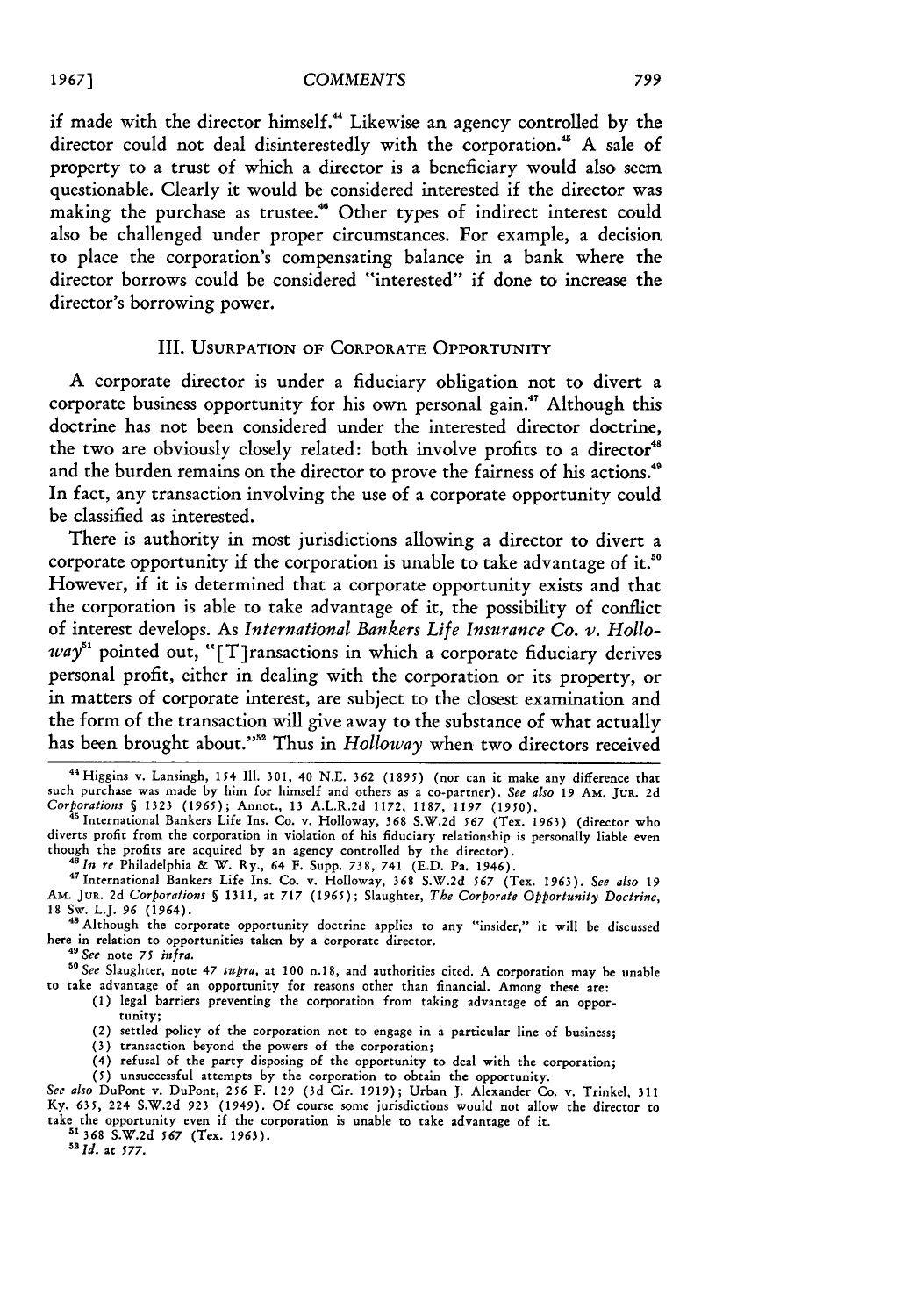commissions from the sale of corporate stock and also sold personallyowned stock at a lower price than that asked by the corporation, the court recognized that it was the duty of the directors to exert all efforts in behalf of the corporation so that the sale of stock would net the corporation the greatest possible return. The realization of a profit by the directors was held to be incompatable with the duty of good faith owed to the corporation by the directors." Any personal profit made by a director in violation of his duty of good faith may be claimed for the benefit of the corporation<sup>54</sup> and is said to be held in constructive trust for the corporation.<sup>55</sup>

A corporate opportunity may arise when a director acquires outstanding obligations of the corporation. Unless the circumstances surrounding the transaction make it inequitable<sup>56</sup> or unless a statute forbids,<sup>57</sup> a director has a right to purchase an obligation at par and enforce payment of the same.<sup>58</sup> However, if the obligation is purchased at less than par the courts are split as to the result. Some courts do not allow the director to enforce the claim for more than he paid for it,<sup>59</sup> while others follow the general rule that a good faith purchase at a discount may be collected at face value."° However, where a director of an insolvent corporation purchases its assets at a judicial or execution sale for less than true value, he holds the difference in trust for the corporation.<sup>61</sup> A corporate opportunity also exists when a director receives a kickback on contracts made by the corporation. In such a situation, the director is required to refuse the kickback and insist on a lower price for the corporation.

The cases dealing with corporate opportunity hold that the director usurping the opportunity has the burden of proving that his action was not unfair to the corporation.<sup>62</sup> Once it has been proven that the transaction was fair or that no opportunity existed, the transaction will stand.

#### IV. **CONSEQUENCES OF INTEREST**

Once a transaction has been determined to be interested it becomes necessary to ascertain the consequences of such interest. The first question

Medford v. Myrick, 147 S.W. **876** (Tex. Civ. App. 1912) *error ref.*

<sup>59</sup> Martin v. Chambers, 214 F. 769 (5th Cir. 1914); Bramblet v. Commonwealth Land & Lumber Co., 27 Ky. 156, 84 S.W. 545 (1905).

<sup>60</sup> Manufacturers Trust Co. v. Becker, 338 U.S. 304 (1949); Todd v. Temple Hospital Ass'n, **96** Cal. App. 42, **273** P. *595* (1929).

61Tobin Canning Co. v. Fraser, **81** Tex. 407, 17 S.W. 25 (1891). But *cf.* Bunn v. Mackin, 25 S.W.2d 942 (Tex. Civ. App. **1930)** *error ref.* (such a sale is voidable not void and can be attacked only by the corporation, its officers or its creditors).

<sup>62</sup> Chenery Corp. v. SEC, 128 F.2d 303 (D.C. Cir. 1942); Lebold v. Inland Steel Co., 125 F.2d **369** (7th Cir. 1941).

*<sup>5</sup> Id.* at 578.

<sup>&</sup>lt;sup>54</sup> Rowland v. Kable, 174 Va. 343, 6 S.E.2d 633 (1940); Hayes Oyster Co. v. Keypoint Oyster Co., 64 Wash. 2d 375, 391 P.2d 979 (1964).

<sup>55</sup> New v. New, 149 Cal. App. 2d 372, **306** P.2d 987 *(1957);* Durfee v. Durfee **&** Canning, Inc., 323 Mass. 187, **80** N.E.2d **522** (1948).

<sup>&</sup>lt;sup>56</sup> Martin v. Chambers, 214 F. 769 (5th Cir. 1914); Bayou Drilling Co. v. Baillio, 312 S.W.2d 705 (Tex. Civ. App. 1958) *error ref. n.r.e.*

<sup>&</sup>lt;sup>57</sup> Weissman v. A. Weissman, Inc., 374 Pa. 470, 97 A.2d 870 (1953); Fowler v. Iowa Land Co., 18 S.D. 131, 99 N.W. 1095 (1904).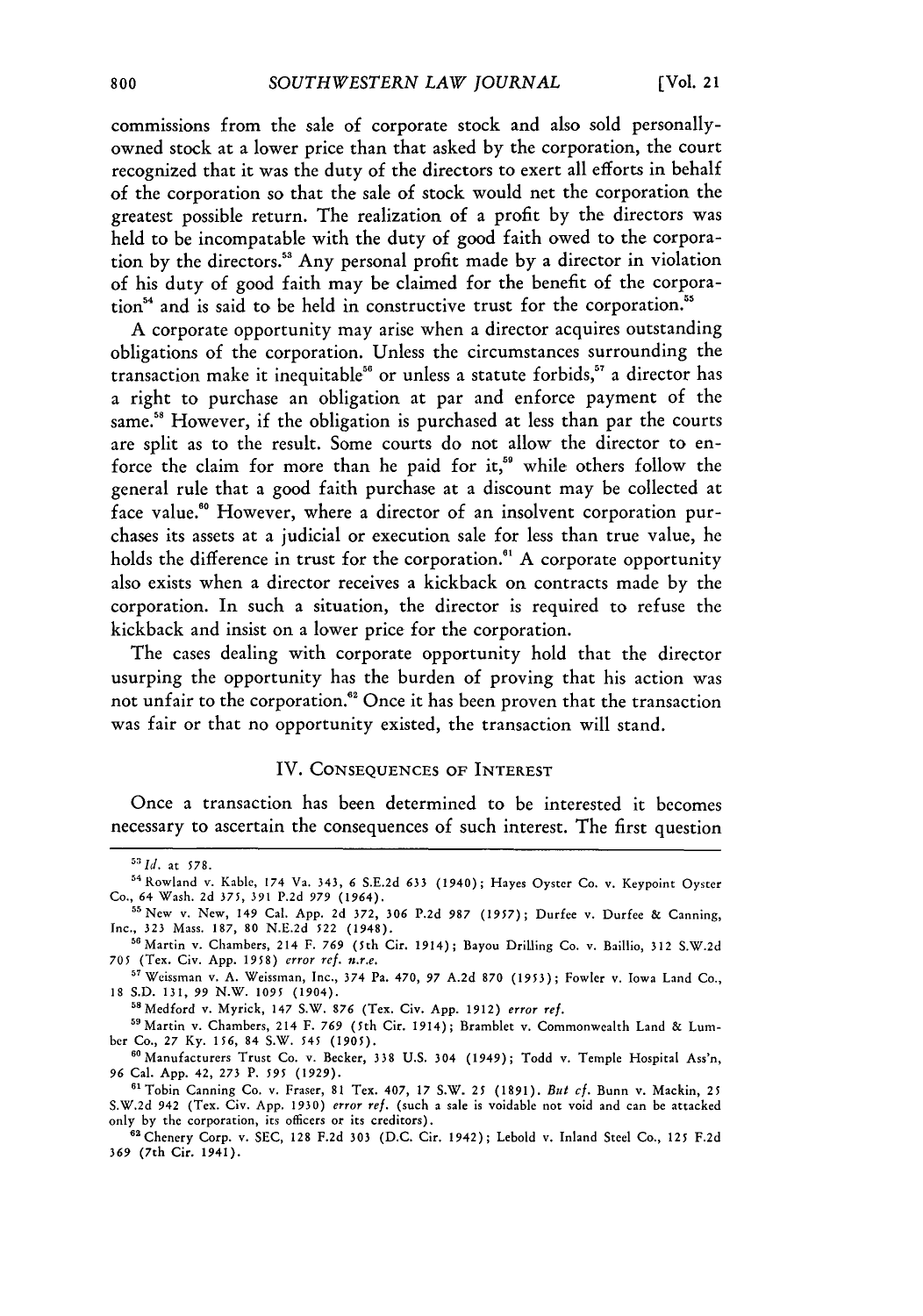is whether or not such a transaction is void. There are a few older cases that hold any interested transaction void,<sup>63</sup> but they are of doubtful value today, even in their own jurisdictions." The better rule seems to be that such transactions are not absolutely or ipso facto void,<sup>65</sup> but rather are voidable at the option of the corporation if unfair.<sup>66</sup> That is, either a suit by the corporation instituted by the other directors, or officers, or a derivative suit by the shareholders in the name of the corporation is necessary to set aside the transaction. Thus, if the corporation makes no attempt to avoid the transaction it will remain in force as a valid contract. The setting aside must be at the instance of the corporation and such transactions are not open to the scrutiny of outsiders." However, since a suit by the shareholders is a derivative suit, there is also the possibility that creditors could bring the suit if no one else were available to do so.<sup>68</sup>

There is also a line of cases which hold that an interested director transaction is always voidable at the option of the corporation even though fair; 9 but this is a minority rule and has little support. *Canadian Country Club v. Johnson,"6* an early Texas case, held that such a transaction could be "avoided at the corporation's option whether the transaction be fair or not." But this view has not prevailed in later Texas cases."

**A** corporation may cancel an interested transaction only after certain requirements are met. Obviously the corporation will first have to allege and prove that the director is indeed interested in the transaction. A transaction, once determined to be interested, is prima facie voidable at the option of the corporation if unfair to the corporation.<sup>72</sup>

If a transaction with a director is determined to be interested and therefore potentially voidable by the corporation, the burden is on the director

**"** Lembeck & Betz Eagle Brewing Co. v. M'Anarney, 287 F. 927, **933** (W.D.N.Y. 1923); Stack v. Welder, **137** Cal. App. 647, 31 **P.2d** 426 (1934); Brooks v. Zorn, 24 S.W.2d 742 (Tex. Civ. App. *1929) error dismissed.*

*"In re* Cuyahoga Fin. Co., **136 F.2d** 18 (6th Cir. 1943); Skinner v. Smith, 134 N.Y. 240, 31 N.E. 911 **(1892);** International Bankers Life Ins. **Co.** v. Holloway, **368** S.W.2d *567* (Tex. 1963); Popperman v. Rest Haven Cemetery, Inc., **162** Tex. **255,** 345 S.W.2d *715* (1961); Phil H. Pierce **Co.** v. Rude, **291** S.W. 974 (Tex. Civ. App. *1927) error dismissed;* McLendon Hardware **Co.** v. Black, 264 S.W. 1011 (Tex. Civ. App. 1924).

**7** Mobile Land Improvement Co. v. Gass, 142 Ala. **520, 39 S.** 229 (1904); Niagara Fire Ins. Co. v. Numismatic Co., **380** S.W.2d **830** (Tex. Civ. App. *1964) error ref. n.r.e. 68See* Sutton v. Reagan & Gee, 405 S.W.2d 828, 834 (Tex. Civ. App. **1966)** (under special cir-

cumstances, a creditor may, through a creditor's bill brought on behalf of all creditors, enforce the director's liability); Texas Auto Co. v. Arbetter, 1 S.W.2d 334 (Tex. Civ. App. **1927)** *error dismissed* (when a director enters into a contract with the corporation, and his vote as a member of the board is necessary to the passage of the resolution authorizing it, this action of the board of directors is sometimes void, and in all cases voidable, at the instance of the corporation, or of its stockholders, or of its injured *creditors). See also* Pelletier, *Corporations, Annual Survey of Texas Law,* 21 Sw. L.J. 134, 140 (1967).

" 9 Morgan v. King, 27 Colo. *539,* **63** P. 416, 421 **(1900);** Miller v. Brown, 1 Neb. 754, *95* N.W. *797 (1901).*

**70 176** S.W. 835 (Tex. Civ. App. 1915).

71 *See* note **66** *supra.*

*72 Id.*

 $\mathbf{z} = -\mathbf{z}$ 

<sup>&</sup>quot; Wardell v. Railroad Co., **103** U.S. **651** (1880); Green v. Hugo, 81 Tex. 452, 17 S.W. *79* **(1891).** *<sup>64</sup> Compare, e.g.,* Green v. Hugo, 81 Tex. 452, 17 S.W. *79* (1891) *with* Tenison v. Patton, *<sup>95</sup>*

Tex. 284, 67 S.W. **92** (1902) (fact director was interested does not conclusively establish its voidability).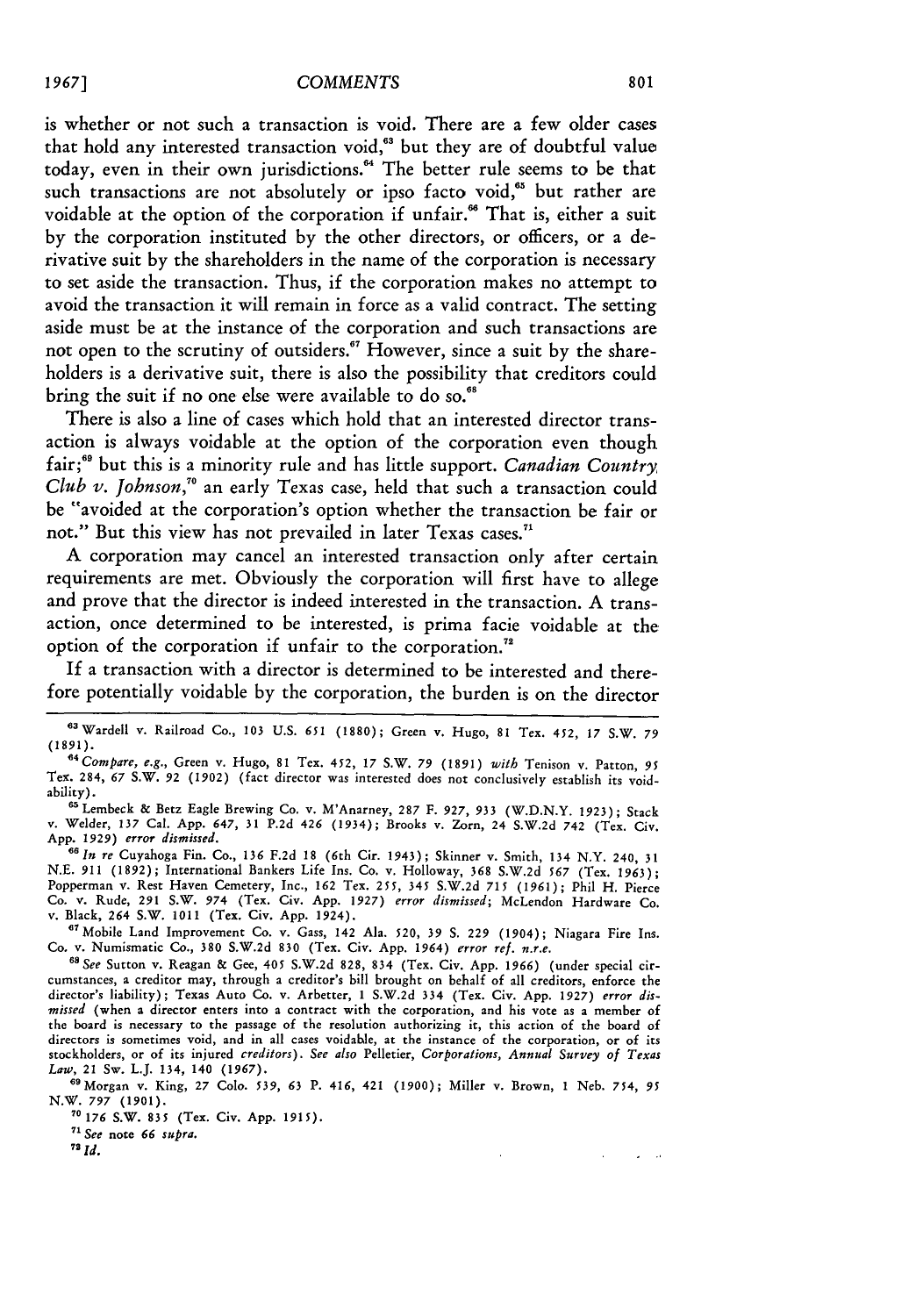to prove the fairness of the transaction as well as his own good faith.<sup>78</sup> If the director can prove that the transaction was fair and that he participated in good faith the transaction will be allowed to stand. Should the director not try to prove fairness or be unable to do so, the transaction can be cancelled. Regardless of who has the burden of proof as to fairness, the degree of fairness will be determined by the court or jury."

Several factors have been commented on at one time or another as indicative of the fairness or unfairness of the transaction. The first is representation by the director. If the director who has a personal interest is also the only member of the board who represents the corporation in negotiations and contracts relating to the transaction, there is some authority that the transaction is voidable without regard to fairness or bad faith." However, it seems that this rule is too strict and that this should be only one factor to examine in determining the overall fairness of the transaction. In other words, the degree to which the director represented the corporation should be kept in mind when examining the other factors, but should not be controlling.

Another factor sometimes considered is failure to make full disclosure. If the director involved did not inform either the board of directors or the shareholders of his interest the transaction may be considered unfair or entered into with bad faith." Likewise, if full disclosure was made the transaction may be considered fair. In *Tenison v. Patton7* the Texas Supreme Court stated:

[H]e can, we think, deal with them [the disinterested directors as representatives of the corporation] as any other trustee can deal with the cestui que trust, if he makes a *full disclosure* of all facts known to him about the subject, takes no advantage of his position, deals honestly and openly, and concludes a contract fair and beneficial to the company.<sup>78</sup>

Still another factor determining fairness is adequacy of consideration, especially in transactions involving a purchase of corporate assets by a director. For obvious reasons a transaction which gave insufficient consideration to the corporation would be considered unfair, and a transaction for full and adequate consideration would be considered fair. In *Wing v. Dillingbam"* the directors paid their corporation \$25,000 for timberland valued at \$375,000. The corporation was allowed to set aside the purchase.

The necessity of the transaction to the corporation has also been con-

**360** S.W.2d 563 (Tex. Civ. App. 1962) *error ref. n.r.e.;* Dunagan v. Bushey, 152 Tex. **630, 263** S.W.2d 148 (1953); Williams & Miller Gin Co. v. Knutson, 63 S.W.2d *576* (Tex. Civ. App. 1933). "'239 F. 54 (5th Cir.), *cert. denied,* 244 U.S. 654 (1917).

<sup>&</sup>quot; Conrads v. Kasch, **26** S.W.2d **732** (Tex. Civ. App.), *aff'd per curiam,* **119** Tex. 449, **31** S.W.2d **630** (1930); Texas Auto Co. v. Arbetter, **I** S.W.2d 334 (Tex. Civ. App. **1927)** *error dismissed.* 74 Pepper v. Litton, **308 U.S. 295 (1939);** Twin-Lick Oil Co. v. Marbury, **91** U.S. *587, 588*

**<sup>(1875).</sup>** ' Wishon-Watson Co. v. Commissioner, **66** F.2d **52,** *55* (9th Cir. 1933) (where an officer of

a corporation attempts to deal with the corporation the courts will not permit any investigation into the fairness or unfairness of the transaction, nor allow the officer to show that the dealing was for the best interest of the corporation). See also Annot., 24 A.L.R.2d 91 (1952).<br><sup>76</sup> National Mfrs. Co. v. Bird, 97 N.J. Eq. 242, 127 A. 819 (Ch. 1925).<br><sup>77</sup> 95 Tex. 284, 67 S.W. 92 (1902).<br><sup>78</sup> Id. at 293, 67 S.W. at 9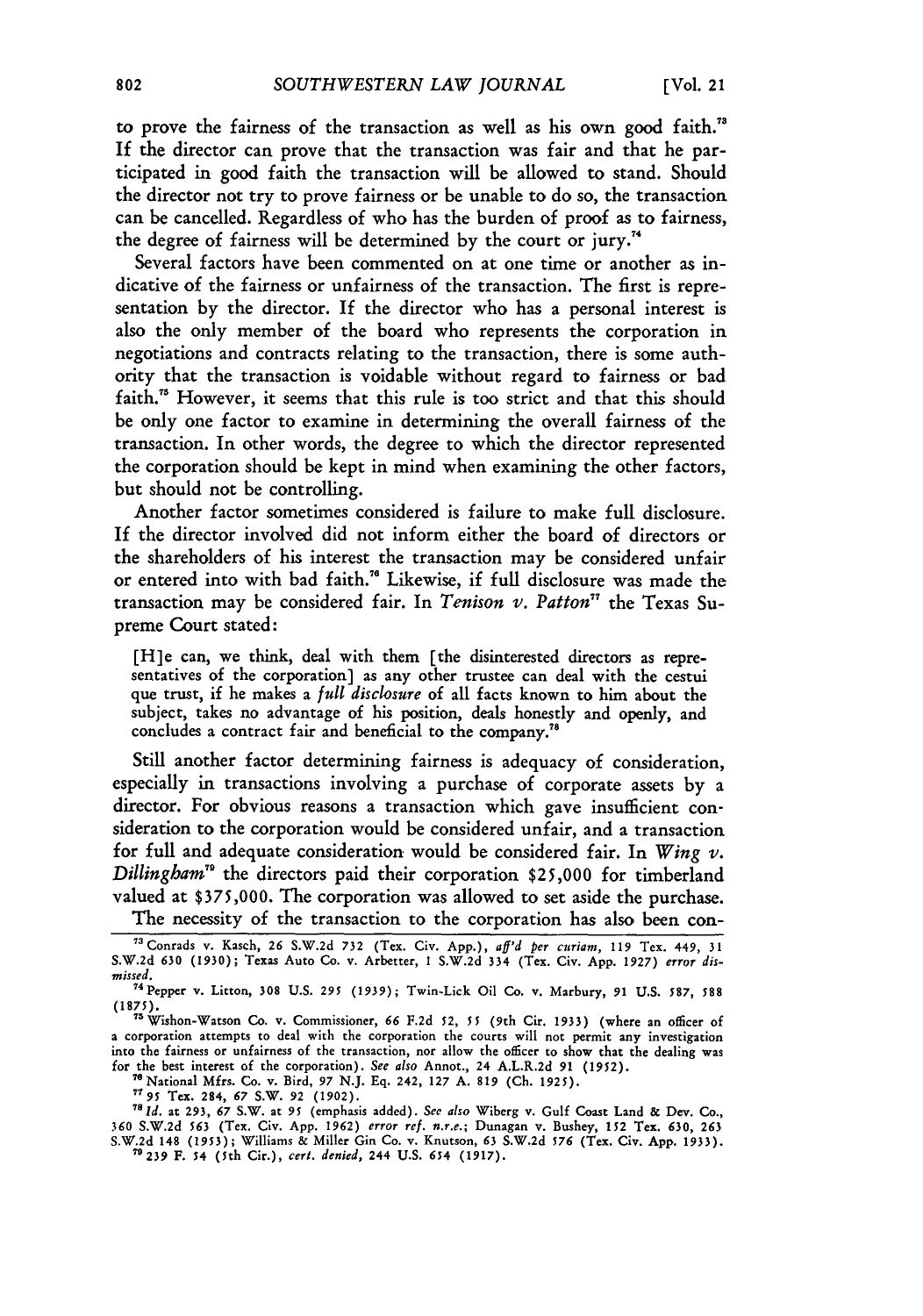sidered as a factor in determining fairness. In *Cathedral Estates V. Taft Realty Corp.8 "* the Second Circuit reasoned that although the director need not show that the transaction was absolutely necessary to the corporation in order to prove fairness, the lack of necessity to the corporation is relevant to indicate that it was a detrimental transaction and therefore not fair.<sup>81</sup>

However, certain factors, if present, can change the entire complexion of the suit and may shift the burden of proof. The director should be knowledgeable of these factors and attempt to utilize them whenever he deals with his corporation. The first such factor is approval by a disinterested majority of the board of directors.<sup>82</sup> In a vote by the board of directors to approve a transaction, an interested director has no right to vote.<sup>88</sup> Clearly, before a vote can even be taken properly there must be present a sufficient number of disinterested directors to constitute a quorum.<sup>84</sup> Even if the interested director did vote, the board's approval will shift the burden of proof to the corporation if his vote was not necessary to pass the resolution."5 However, if the vote of the interested director was necessary to pass the resolution approving the transaction, the burden of proving fairness will remain on the director and the transaction may even be voidable because of the vote.<sup>86</sup>

Even if disinterested majority approval is obtained, all that occurs is a shift in the burden of proof from the director to the corporation.<sup>87</sup> Such approval does not preclude questioning the transaction and it can still be cancelled if proven unfair.<sup>88</sup> There is also the possibility that the director, although not voting on the resolution, exerted such a domination and control over the other members of the board that the vote could not be

(1960). 83Dunagan v. Bushey, 152 Tex. 630, **263** S.W.2d 148 (1953); Tenison v. Patton, *95* Tex. 284, *67* S.W. 92 (1902); Wiberg v. Gulf Coast Land & Dev. Co., **360** S.W.2d **563** (Tex. Civ. App. 1962) *error ref. n.r.e.;* Duncan v. Ponton, 102 S.W.2d *517* (Tex. Civ. App. 1937); Brooks v. Zorn, 24 S.W.2d 742 (Tex. Civ. App. *1929) error dismissed;* Texas Auto Co. v. Arbetter, 1 S.W.2d 334 (Tex. Civ. App. *1927) error dismissed;* 14 TEX. JuR. 2d *Corporations §* 298 (1960).

84Williams & Miller Gin *Co.* v. Knutson, **63** S.W.2d **576** (Tex. Civ. App. 1933); McLendon Hardware Co. v. Black, 264 S.W. 1011 (Tex. Civ. App. 1924).

"Texas Auto Co. v. Arbetter, **I** S.W.2d 334, 337 (Tex. Civ. App. *1927) error dismissed. See* R. **STEVENS,** CORPORATIONS **§** 156, at 683 (1949); Liebowitz, *Director Misconduct and Shareholder Ratification in Texas, 6* **BAYLOR** L. REV. **1,** 21 (1953). *Bnt cf.* 1 I. **HILDEBRAND, TEXAS CORPORA-**TIONS 40, **69** (1942).

86 Winger v. Chicago City Bank & Trust Co., 394 Ill. 94, 67 N.E.2d 265, 277 (1946); Bayou Drilling Co. v. Baillio, 312 S.W.2d 705 (Tex. Civ. App. *1958) error ref. n.r.e.;* Allen v. Hutcheson, 121 S.W. 1141, 1144 (Tex. Civ. App. *1909) error ref.* It would seem that this factor alone should not make the transaction voidable, but rather the transaction should be allowed to stand if the director proves it to be fair to the corporation. *See* Fountain v. Oreck's, Inc., 245 Minn. 202, 71 N.W.2d 646 *(1955)* (director allowed to vote and be counted for quorum if transaction is fair). Admittedly, there is authority in other jurisdictions that it is voidable without regard to fairness. *See* Cathedral Estates v. Taft Realty Co., 228 F.2d 85 (2d Cir. 1955) (stating this to be settled Connecticut law).

<sup>87</sup> Of course there is always the possibility that more than one director is interested and thus unable to vote. *E.g.,* Brooks v. Zorn, 24 S.W.2d 742 (Tex. Civ. App. 1929) *error dismissed* (a majority of those present were disqualified from voting, because they were personally and directly interested in the matter at hand)

Hill Dredging Corp. v. Risley, **18** N.J. 501, 114 A.2d **697,** *713 (1955).*

**<sup>8&#</sup>x27; <sup>2</sup> <sup>2</sup> <sup>8</sup>F.2d** 85 (2d Cir. *1955).*

**<sup>81</sup>***Id.* at **87.**

<sup>85</sup>Tenison v. Patton, *95* Tex. 284, **67** S.W. **92** (1902); 14 TEX. Jus. 2d *Corporations § 307*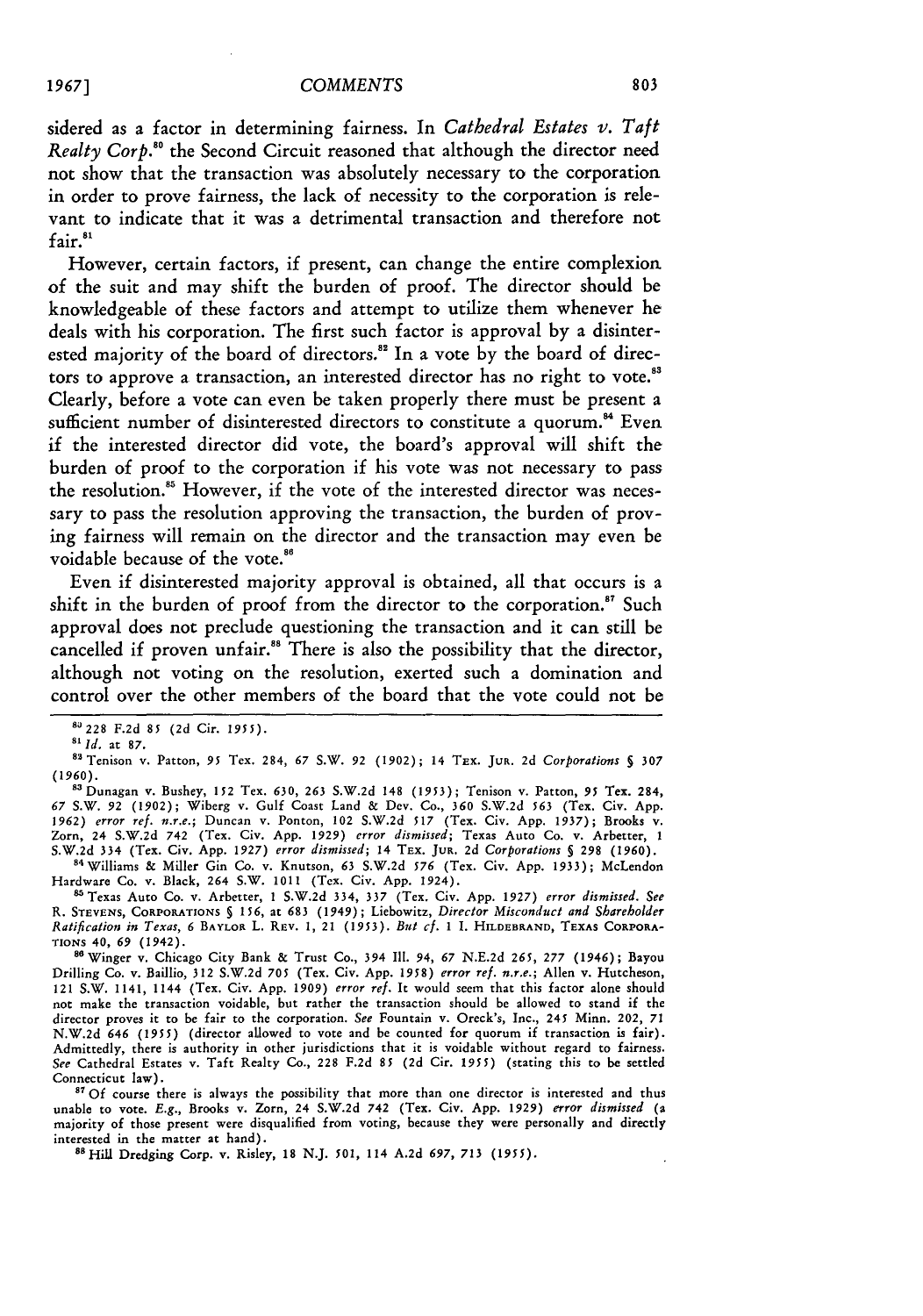said **to** be **by a** distinterested majority." In such a situation the burden of proof would remain on the director to prove fairness.

**If** the transaction is subsequently ratified by a majority of the shareholders, the minority of the shareholders may possibly be precluded from contesting the transaction. However, before such ratification is effective it is clear that there must be full disclosure of the director's interest since ratification must be based on knowledge.<sup>90</sup> In *Pruitt v. Westbrook*<sup>91</sup> the court stated:

We think the authorities are uniform in holding that, where the actions or transactions of the directors are involved, and the claim is made that the directors were personally interested in consummating the deal against which an attack is made, that such transactions or actions may be ratified by vote or acquiescence of all the stockholders, *or even a majority thereof,* **if** such actions or transactions are not inhibited by the common law as against public policy or not inhibited by statute.<sup>92</sup>

In *Wiberg v. Gulf Coast Land & Development Co.*<sup>33</sup> the court upheld an interested transaction, citing *Pruitt v. Westbrook.* The appellee asserted that **100** per cent shareholder approval was required for ratification, but the court rejected this contention." The court in *Wiberg* noted:

The record before us shows that the commissions charged were reasonable and the contract was *fair, just and beneficial* to the corporation. It was ratified by over a majority of the company's stockholders. No fraud or overreaching was alleged or proved. From the facts it appears that the directors personally interested did not hold back from the company any pertinent information involving the contract.<sup>95</sup>

It is submitted that what the court actually did in *Wiberg* was apply a fairness test rather than basing its decision on shareholder ratification. If this is so, majority ratification may *not* preclude questioning the action, but rather, like approval of a disinterested majority of the board of directors, may merely shift the burden of proof to the dissenting party."

A director can avoid recission of his transactions if objection is not brought within a reasonable time. However, in *Allen v. Wilkerson"7* the director argued that the four-year statute of limitations on written obligations had run against the corporation's right of action against him."

**s9** Greathouse v. Martin, **100** Tex. *99,* **94** S.W. **322 (1906);** Cowles v. Glass, 30 S.W. **293** (Tex. Civ. App. 1895); 14 TEx. JuR. 2d *Corporations §* 284, at 388 *(1960)* (as such, his [a dominated

director's] vote is not considered as that of a disinterested director).<br><sup>80</sup> Continental Assurance Co. v. Supreme Constr. Corp., 375 F.2d 378, 383 (5th Cir. 1967);<br>Wiberg v. Gulf Coast Land & Dev. Co., 360 S.W.2d 563, 567 *n.r.e.* <sup>91</sup> 11 S.W.2d 562 (Tex. Civ. App. 1928).<br><sup>92</sup> Id. at 565 (emphasis added).<br><sup>93</sup> 360 S.W.2d 563 (Tex. Civ. App. 1962) error ref. n.r.e.

<sup>&</sup>lt;sup>94</sup> Admittedly if all of the shareholders ratify a transaction it must stand since none of the shareholders would have standing to contest it. *But cf.* text accompanying note 68 *supra*.<br><sup>95</sup> 360 S.W.2d at 567-68 (emphasis added).

*HBut cf.* Liebowitz, *Director Misconduct and Shareholder Ratification in Texas,* **6 BAYLOR L. REv.** 1 **(1953).** *"* **396** S.W.2d 493 (Tex. Civ. App. *1965) error ref. n.r.e. <sup>9</sup>*

*SSee also* Brooks v. Zorn, 24 S.W.2d 742, **749-50** (Tex. Civ. App. 1929) *error dismissed:* "Suits of this character must be brought within four years after those in whom the cause **of** action rests know, or in the exercise of due care should know, that the wrong was done them."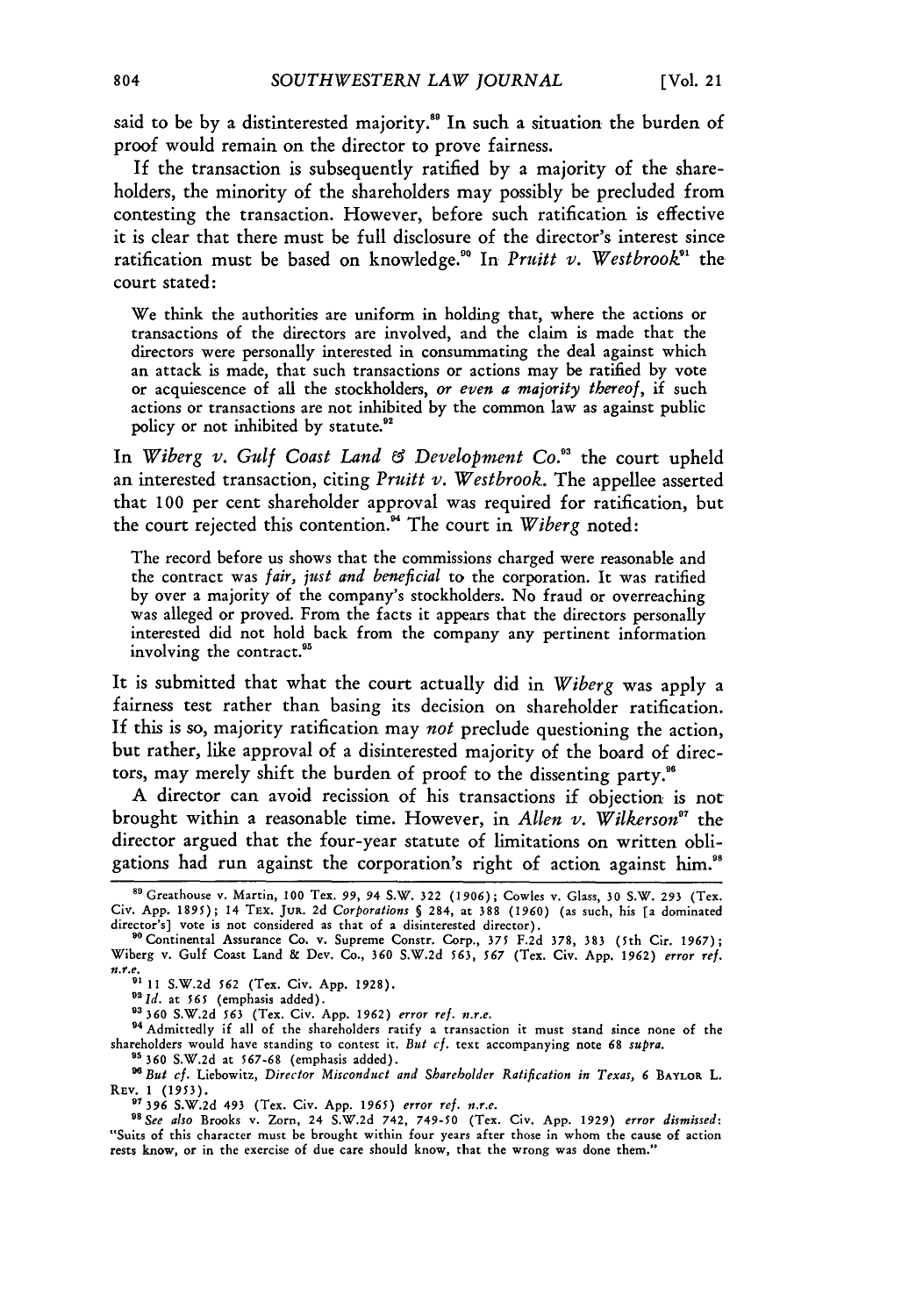The court stated that in order for the statute to run a disinterested majority of the board of directors must have, or be charged with, notice of the transaction." The court also noted that if there was no disinterested board of directors, "mere notice to shareholders does not start running of limitations against the corporate cause of action"" for purposes of precluding a derivative action. In *International Bankers Life Insurance Co. v. Hollo* $way<sup>101</sup>$  the court admitted that the two-year statute of limitations would bar recovery on profits made by a director if the disinterested directors had knowledge of the transactions. Thus a major question in any interested director transaction is whether the distinterested directors had knowledge of the transaction.

The best protection for a director in his dealings with his corporation is charter or by-law approval of "interested transactions."<sup>102</sup> The approving clause of course would not preclude questioning of any interested director transaction, but it would eliminate any argument that the transaction was void or voidable without regard to fairness. Possibly, like disinterested majority approval, such a clause would shift the burden of proof to the plaintiff to prove unfairness. One New York case, *Everett v. Phillips*,<sup>103</sup> stated that such a provision, authorizing directors to act even in matters where they have dual interest, has the effect of exonerating the directors, at least in part, "from adverse inferences which might otherwise be drawn against them."<sup>104</sup> While no Texas cases were found on this point, it seems that such a clause would not be binding on the shareholders,' but rather would only serve to help the director prove good faith and fairness. At best, the clause could only shift the burden of proof. From a planning standpoint, such a clause should always be inserted to protect the director. The clause would at least show that it was recognized that such transactions are to be expected, especially in a small, closed corporation.

See also E. **BELSHEIM,** MODERN **LEGAL FORMS** § **2719.1,** at 181 **(1966).**

**"03** 288 N.Y. 227, 43 N.E.2d 18 (1942).

*<sup>&</sup>quot;396* S.W.2d at *501.*

*<sup>100</sup> Id.* at 502.

**<sup>0&#</sup>x27; 368** S.W.2d *567* (Tex. 1963). **<sup>102</sup>***E.g.,* 4 Am. **JUR.** *Legal Forms § 4:957 (1955):*

No contract or other transaction between this corporation and any other corporation and no act of this corporation shall in any way be affected or invalidated by the fact that any of the directors of the corporation are pecuniarily or otherwise interested in, or are directors or officers of, such other corporation; any director individually, or any firm of which any director may be a member, may be a party to, or may be pecuniarily or otherwise interested in, any contract or transaction of the corporation, provided that the fact that he or such firm so interested shall be disclosed or shall have been known to the board of directors or such members thereof as shall be present at any meeting of the board at which action upon any such contract or transaction shall be taken; and any director of this corporation who is also a director or officer of such other corporation or who is interested may be counted in determining the existence of a quorum at any meeting of the board of directors of the corporation which shall authorize any such contract or transaction, and may vote thereat to authorize any such contract or transaction, with like force and effect as if he were not such director or officer of such other corporation or not so interested.

**<sup>104</sup> 43** N.E.2d at 22.

*<sup>&</sup>quot;But cf.* Goldboss v. Reimann, **55** F. Supp. 811, **819** (S.D.N.Y.), *aff'd,* 143 **F.2d** 594 (2d Cir. 1943).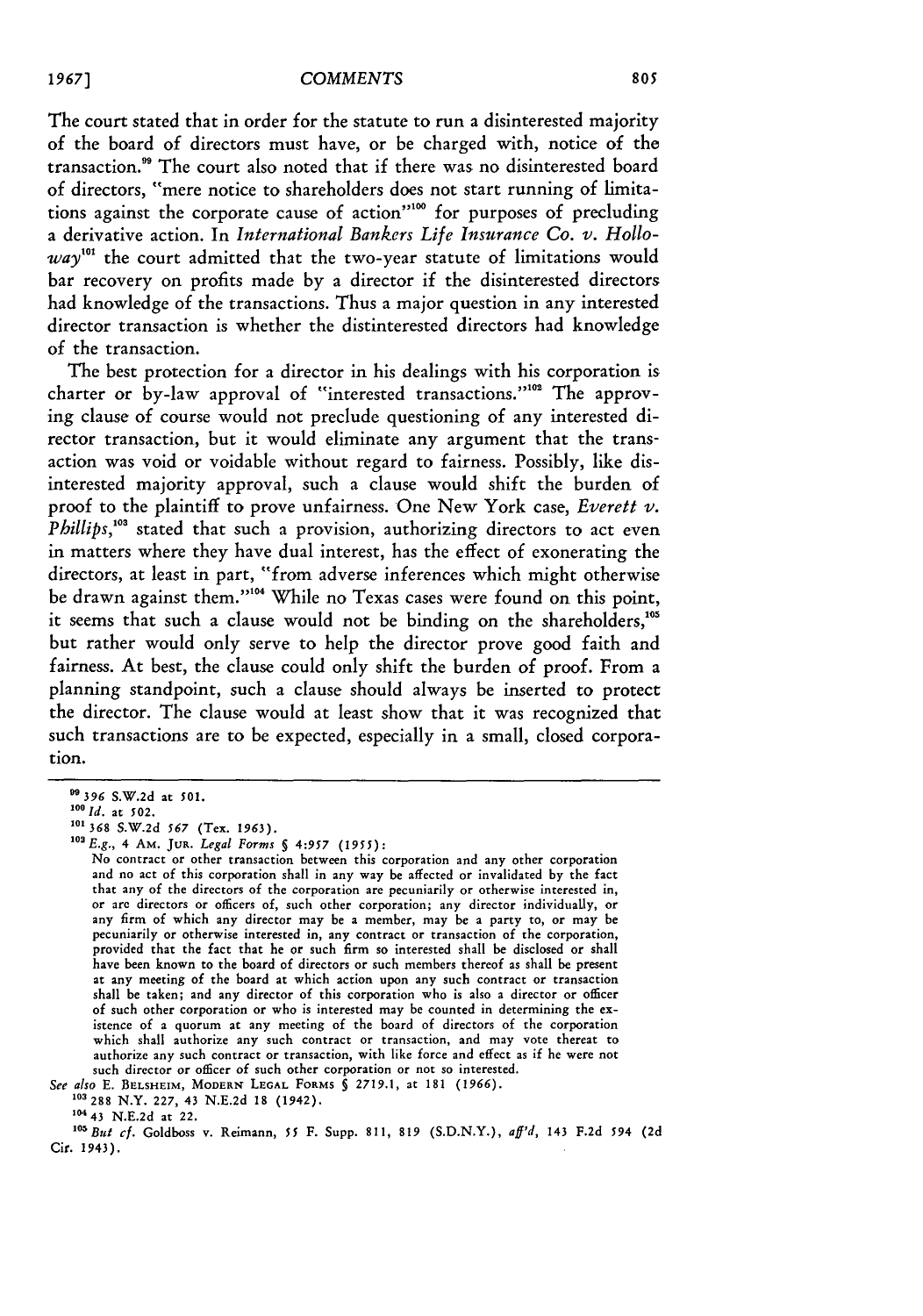#### V. RELIEF **GRANTED**

Once a transaction has been determined to be unfair and voidable by the corporation, it appears that the remedy is to put the parties in the same position they were in before the transaction. For example, in *Wing v. Dillingham'o* the directors had purchased timberland from the corporation for inadequate consideration. The court required the corporation to return all sums of money properly expended by the directors with interest, and required the directors to return the land and timber involved to the corporation.

However, if the court is unable to put the parties in their prior positions by a cancellation of the contract, it appears that the director may be held individually liable for a breach of his fiduciary duty. Since suits to cancel interested director transactions are usually brought derivatively by minority shareholders, the purpose is to regain the property or profits for the benefit of the corporation. Thus no individual recovery is sought and all recovery goes directly to the corporation. In *Dunagan v. Bushey*<sup>107</sup> the Texas Supreme Court required three directors to return corporate assets appropriated by them to their individual use. In addition to the derivative suit the plaintiff also brought suit in his individual capacity. The court remanded this individual claim against the directors to the trial court for submission to a jury, thus indicating that a shareholder might also receive an individual recovery.<sup>108</sup>

#### VI. CONCLUSION

The interestedness or disinterestedness of a director does not turn on any technical form or legal status; it is a substantial fact question to **be** decided by the trier of fact.<sup>109</sup> While no absolute assurance can be given as to whether a director will be treated as interested, some guidelines can be set out.

A director risks being classified as an interested director when:

- (1) He makes a personal profit from a transaction
	- (a) by usurping a corporate opportunity, or
	- (b) by purchasing obligations of the corporation, or
	- (c) by receiving a kickback on a corporate transaction.
- (2) He purchases assets from the corporation.
- **(3)** He sells personally-owned property to the corporation.
- (4) He contracts directly with the corporation
	- (a) by setting his own salary, or
	- (b) by leasing property to or from the corporation, or
	- (c) by entering a management contract, or
	- **(d)** by loaning money to the corporation.

**<sup>100239</sup>** F. 54 (5th Cir.), *cert. denied,* 244 U.S. 654 (1917).

**<sup>07</sup>** 152 Tex. **630, 263** S.W.2d 148 (1953).

**<sup>1..</sup>** *See* Perlman v. Feldman, **219** F.2d **173** (2d Cir. 1955).

**<sup>109</sup>***See* note *7 supra.*